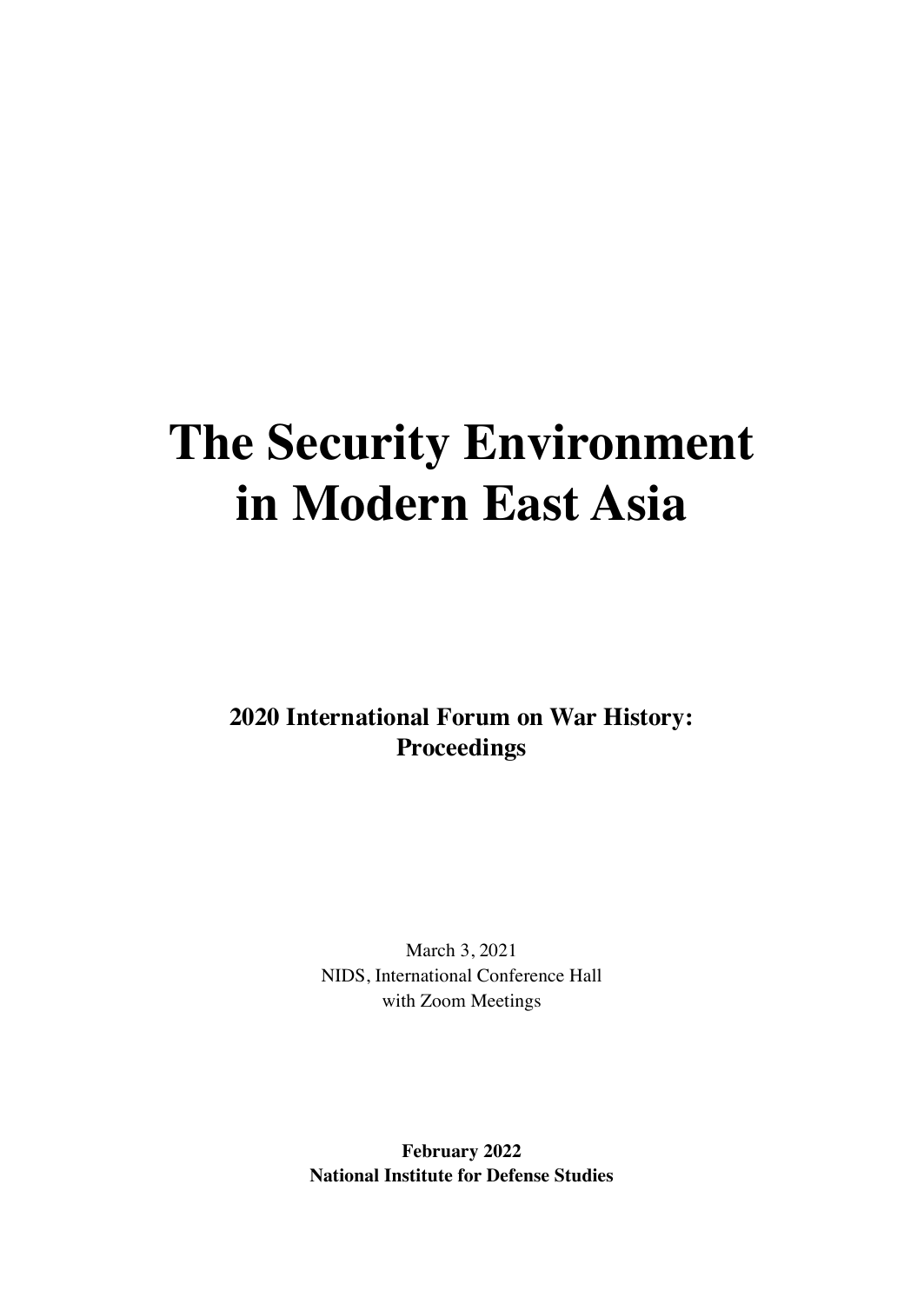Published by: National Institute for Defense Studies 5-1 Ichigaya Honmura-cho, Shinjuku-ku, Tokyo 162-8808 Phone: +81-3-3268-3111 Fax: +81-3-3260-3034

ISBN: 978-4-86482-102-5

The views expressed in this publication are solely those of the authors, and do not represent those of the institutions or governments thereof.

Copyright © 2022 National Institute for Defense Studies

All rights reserved. No part of this publication may be reproduced, stored in a retrieval system or be transmitted in any form or by any means (electronic, mechanical, photocopying, recording or otherwise) without written permission from the publisher.